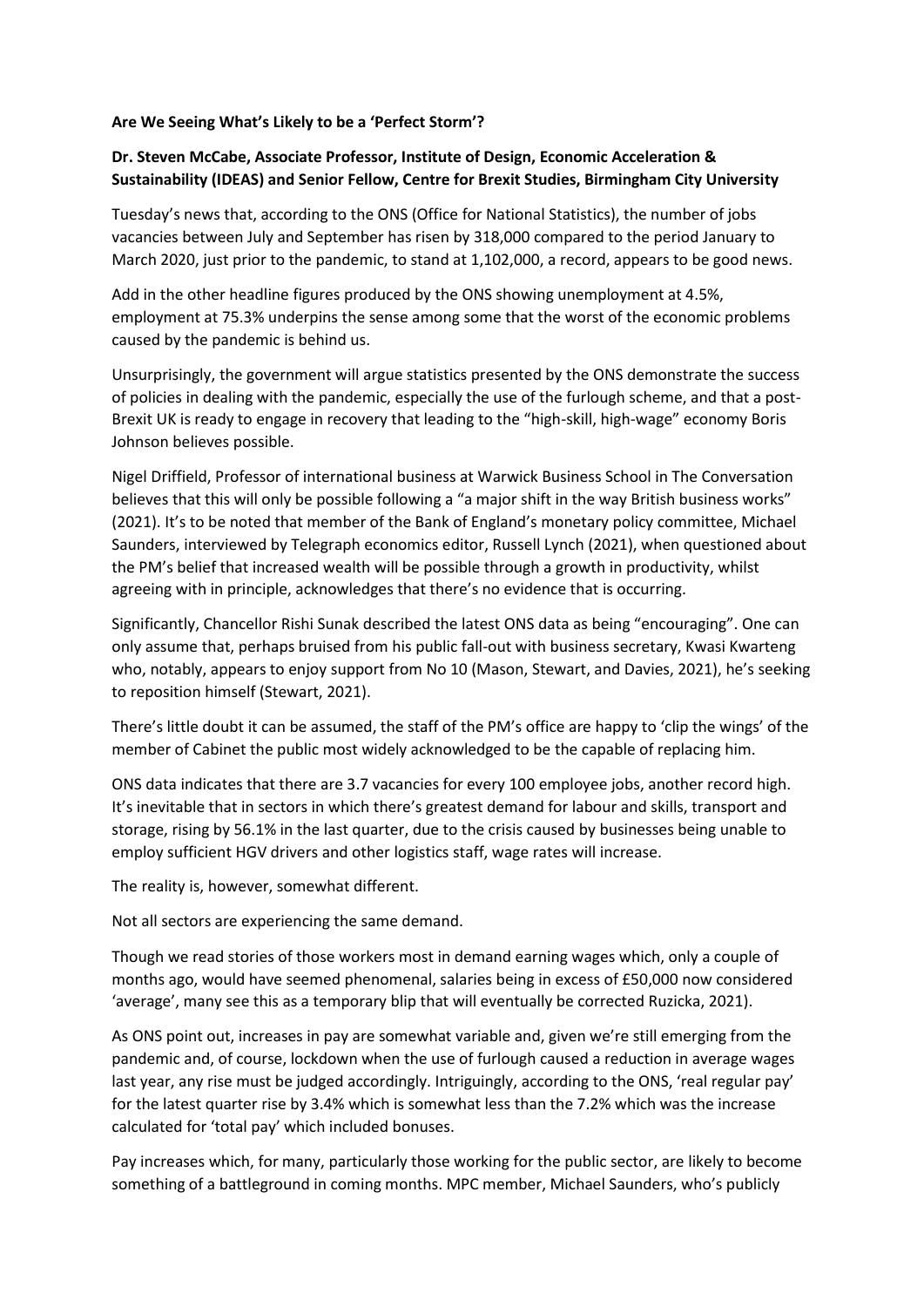stated that inflation is likely to rise above 4% by the end of this year, believes interest rates will be raised much sooner than had been anticipated:

"The February one is fully priced in and for December, it's half priced in. I'm not trying to give a commentary on exactly which one, but I think it is appropriate that the markets have moved to pricing a significantly earlier path of tightening than they did previously."

Indeed, though we're understandably hearing much about how much energy is going to cost us when the price cap is reviewed next spring, estimated to be at 30% more, a protective mechanism not available to industrial users who've not 'hedged', and resulting in some sectors which are voracious users of energy (Bet, 2021), Saunders is worried by the impact the lack of availability of workers for some sectors is likely to cause problems.

Yael Selfin, chief economist at KPMG UK, is among many who fear that labour market shortages created due to the "reduced availability of overseas [EU] workers", is likely to " stunt" economic recovery following the pandemic and lead to increased stresses and pressure in terms of wage growth.

Mark Jenkins, a supply chain director for food wholesaler Brakes, based in London, who's interviewed for a BBC article (2021), provides a usefully insightful vignette into the immediate difficulties being faced by businesses attempting to recruit workers and deal with supply-chain issues caused by a combination of Brexit and the pandemic:

"In the last four months, we've recruited 700 people. But 400 of our staff have left us to work for other companies. For every two people we hire, only one person stays, because there are other jobs in the market. Our training costs have increased."

Perhaps because of the fact that Jenkins immediate area of operation is London, where competitiveness is acute and was arguably more dependent on workers from the EU, he admits that it's been necessary to increase wages by 15% to 20% to "attract the right kind of people" as well as paying retention bonuses to ensure they don't leave.

As he warns, any increase in costs experienced by Brakes as well as its suppliers, need eventually work their way through to customers being required to pay more; "at the end of the day, the consumers will feel the pain."

Ash Amirahmadi, managing director of Arla Foods, interviewed by Sky News, explains that a shortage of drivers means his company is unable to deliver milk to hundreds of shops every day:

"We are very mechanised when it comes to our production of milk and dairy products in factories, but we need drivers to take that to the shops. On average we're delivering to about 2,300 shops a day and we're regularly not able to deliver to about 10pc of our shops. That gives you an idea of the type of shortage we're dealing with."

Many speculate what will happen next.

There can be no doubt that any slowdown in the economy caused by the array of issues currently confronting businesses combined with inflation raises the spectre of what's known as 'stagflation' which the IMF (International Monetary Fund) in advance of its annual meeting this week, will undermine all developed economies (Partington, 2021).

Partington is not exceptional in asking whether what we are likely to experience due to supply shortages in labour and key materials will mean we will undergo conditions "reminiscent of the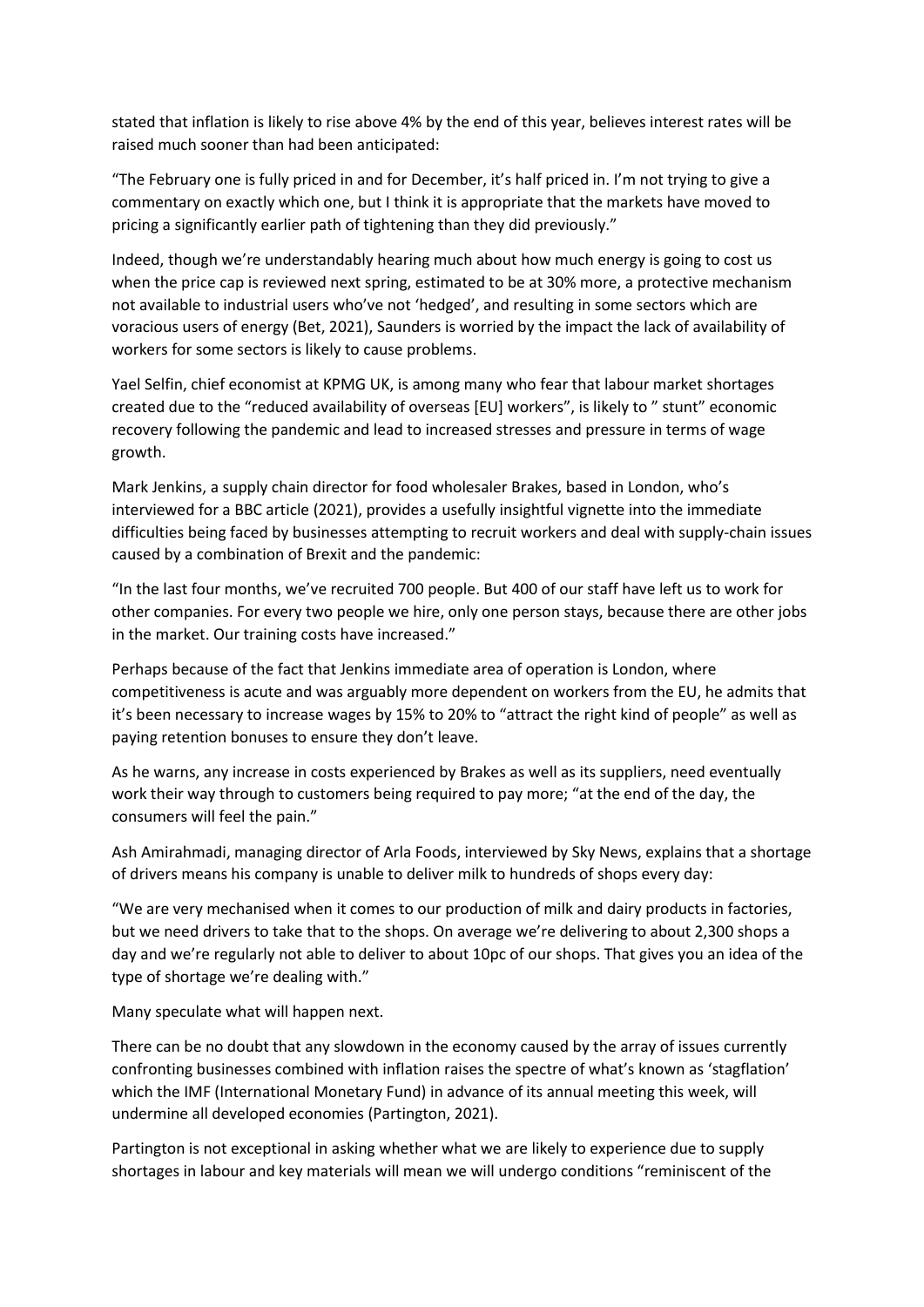1970s" and that, were the outlook to deteriorate "at anything like the pace of the past six months, could a renewed winter of discontent lie ahead?"

Stubbington and Strauss in an article concerned with stagflation for the Financial Times (2021), include views by Vicky Redwood, senior economic adviser at consultancy Capital Economics. She suggests that what we're likely to experience is "a long way off" what was experienced in the 1970s when inflation stayed, memorably in double digits. As such, she believes, we will experience "stagflation lite."

Kitty Ussher, chief economist at the Institute of Directors, provides salutary advice to what the government needs to do because of what she refers to as the 'vacancy paradox' in which there's record vacancies but a higher number of people unemployed than prior to the pandemic:

"The answer appears to be that those people seeking work do not have the skills or availability that employers need. Businesses will be looking to the government to prioritise lifelong skills and retraining to help them find the teams they need to expand and grow."

If current chaos wasn't already great enough, Felixstowe port has issued a warning that it's experiencing problems handling imports due to "supply chain bottlenecks" (Dempsey and Plimmer, 2021). These bottlenecks are due the general shortage of HGV drivers meaning it's now taking 10 days before cargo can be taken inland to be unloaded rather than usual four and half days which used to be the average.

As this article describes, Maersk, the world's largest container shipping company, has taken the decision to divert large vessels away from the UK because Felixstowe because it is "rammed full of containers". As a spokesperson for the port explains, though the situation is improving there will continue to be problems for the foreseeable future.

This will have potential consequences for consumers will be shortages of certain items. Gardner, Tovey and Millward warn that there is a possibility of "Toys, clothes and electronics" not arriving in time for Christmas (2021). Brown (2021), quotes Alex Veitch, deputy director at Logistics UK, who believes that the situation the UK faces because of the lack of drivers available, requires urgent action by the government to reconsider allowing on 5,000 temporary visas to be issued, though, apparently, there has been a poor rate of take-up by truck drivers from the EU (Trilling, 2021).

All that's needed to make current circumstances more resonant with the 1970s is for Boris Johnson, who's conveniently out of the country when the 150 page report, Coronavirus: Lessons learned to date, written by the Health and Social Care Committee and the Science and Technology Committee, is published, upon his return to the UK from holiday in Spain to be asked about the multitude of crises confronting the UK, to answer, ala Jim, 'Sunny' Callaghan in January 1979 on his return from an economic conference in Guadeloupe during the 'winter of discontent', when he was misquoted by The Sun as having stated "Crisis, what Crisis?".

For the record, Callaghan what actually said was "I don't think that other people in the world would share the view that there is mounting chaos."

In the meantime, Marios Hadjikyriacos, senior investment analyst at XM, based on his observations of simultaneous disruptions, shortages, hikes in energy prices and food which will result in a higher rate of inflation, believes we're seeing the beginning of a "perfect storm". The Financial Times carried a story on Tuesday that, according to IMF (International Monetary Fund) forecasts, the recovery of the UK's economy will be much slower than other G7 nations and, by 2024, still be 3% smaller.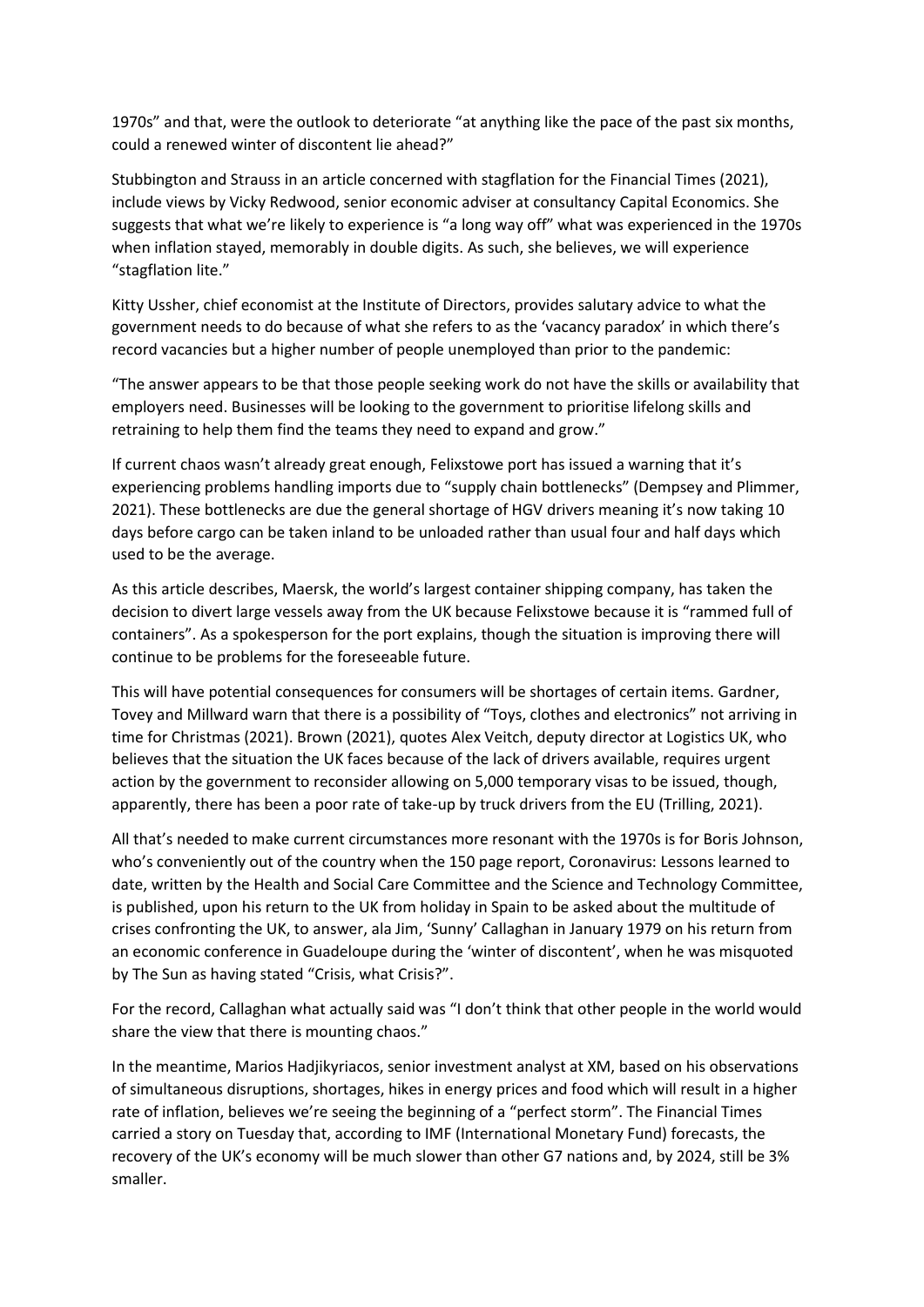Worryingly, on the basis of the incompetence demonstrated in the last two years, it's difficult to see how the current government will resolve the many crises it's currently confronted with.

## **References**

BBC (2021), 'UK job vacancies reach 20-year high', BBC Business Website, 12th October, [https://www.bbc.co.uk/news/business-58881124,](https://www.bbc.co.uk/news/business-58881124) accessed 12th October

Bet, M. (2021), 'Kwarteng to meet bosses of industries that require a lot of energy', Evening Standard, 8th October, [https://www.standard.co.uk/news/uk/kwasi-kwarteng-ofgem-twitter](https://www.standard.co.uk/news/uk/kwasi-kwarteng-ofgem-twitter-government-bbc-b959427.html)[government-bbc-b959427.html,](https://www.standard.co.uk/news/uk/kwasi-kwarteng-ofgem-twitter-government-bbc-b959427.html) accessed 12th October

Brown, D. (2021), 'Containers of Christmas gifts turned away as Felixstowe port hits capacity', Times, 12th October, [https://www.thetimes.co.uk/article/containers-of-christmas-gifts-turned-away-as](https://www.thetimes.co.uk/article/containers-of-christmas-gifts-turned-away-as-felixstowe-port-hits-capacity-9w8f33p75)[felixstowe-port-hits-capacity-9w8f33p75,](https://www.thetimes.co.uk/article/containers-of-christmas-gifts-turned-away-as-felixstowe-port-hits-capacity-9w8f33p75) accessed 12th October

Dempsey, H. and Plimmer, G. (2021), 'Maersk diverts big cargo ships from UK as Felixstowe fills up', Financial Times, 12th October, [https://www.ft.com/content/6eccab48-eaf2-4f67-ac0e-](https://www.ft.com/content/6eccab48-eaf2-4f67-ac0e-0005e7e21ef6)[0005e7e21ef6,](https://www.ft.com/content/6eccab48-eaf2-4f67-ac0e-0005e7e21ef6) accessed 12th October

Driffield, N. (2021), 'Why Boris Johnson's plans for a 'high-wage economy' require a major shift in the way British business works', The Conversation, 8th October, [https://theconversation.com/why](https://theconversation.com/why-boris-johnsons-plans-for-a-high-wage-economy-require-a-major-shift-in-the-way-british-business-works-169425)[boris-johnsons-plans-for-a-high-wage-economy-require-a-major-shift-in-the-way-british-business](https://theconversation.com/why-boris-johnsons-plans-for-a-high-wage-economy-require-a-major-shift-in-the-way-british-business-works-169425)[works-169425,](https://theconversation.com/why-boris-johnsons-plans-for-a-high-wage-economy-require-a-major-shift-in-the-way-british-business-works-169425) accessed 12th October

Gardner, B., Tovey, A. and Millward, D. (2021), 'Toys, clothes and electronics may not arrive for Christmas as cargo vessels turned away from UK', Telegraph, 12th October, [https://www.telegraph.co.uk/business/2021/10/12/cargo-vessels-diverted-away-uk](https://www.telegraph.co.uk/business/2021/10/12/cargo-vessels-diverted-away-uk-worlds-biggest-shipping-line/)[worlds-biggest-shipping-line/,](https://www.telegraph.co.uk/business/2021/10/12/cargo-vessels-diverted-away-uk-worlds-biggest-shipping-line/) accessed 12th October

Giles, C. (2021), 'UK's recovery will lag behind other G7 nations, IMF forecasts', Financial Times, 12th October, [https://www.ft.com/content/af12d4aa-0a3e-4758-83c4-0c4070b504fb,](https://www.ft.com/content/af12d4aa-0a3e-4758-83c4-0c4070b504fb) accessed 12th October

Lynch, R. (2021), 'Brace for interest rate rises, warns Bank of England rate-setter', Telegraph, 9th October, [https://www.telegraph.co.uk/business/2021/10/09/brace-interest-rate-rises-warns-bank](https://www.telegraph.co.uk/business/2021/10/09/brace-interest-rate-rises-warns-bank-england-rate-setter/)[england-rate-setter/,](https://www.telegraph.co.uk/business/2021/10/09/brace-interest-rate-rises-warns-bank-england-rate-setter/) accessed 12th October

Mason, R., Stewart, H. and Davies, R. (2021), 'No 10 backs Kwasi Kwarteng as split with Treasury emerges in energy row', Guardian, 11th

Oct, [https://www.theguardian.com/politics/2021/oct/11/no-10-backs-kwasi-kwarteng-in-treasury](https://www.theguardian.com/politics/2021/oct/11/no-10-backs-kwasi-kwarteng-in-treasury-spat-over-energy-prices)[spat-over-energy-prices,](https://www.theguardian.com/politics/2021/oct/11/no-10-backs-kwasi-kwarteng-in-treasury-spat-over-energy-prices) accessed 12th October

Partington, R. (2021), 'IMF to issue downbeat outlook as spectre of stagflation looms', Guardian, 10th October, [https://www.theguardian.com/business/2021/oct/10/imf-to-issue-downbeat](https://www.theguardian.com/business/2021/oct/10/imf-to-issue-downbeat-outlook-as-spectre-of-stagflation-looms)[outlook-as-spectre-of-stagflation-looms,](https://www.theguardian.com/business/2021/oct/10/imf-to-issue-downbeat-outlook-as-spectre-of-stagflation-looms) accessed 12th October

Ruzicka, A. (2021), 'I'm thinking of becoming an HGV driver: What training do I need, how much does it cost and can I really earn a big salary and bonuses?', MailOnline, 4th October, [https://www.thisismoney.co.uk/money/experts/article-10046133/How-HGV-driver-](https://www.thisismoney.co.uk/money/experts/article-10046133/How-HGV-driver-Training-costs-salary-expectations.html)[Training-costs-salary-expectations.html,](https://www.thisismoney.co.uk/money/experts/article-10046133/How-HGV-driver-Training-costs-salary-expectations.html) accessed 12th October